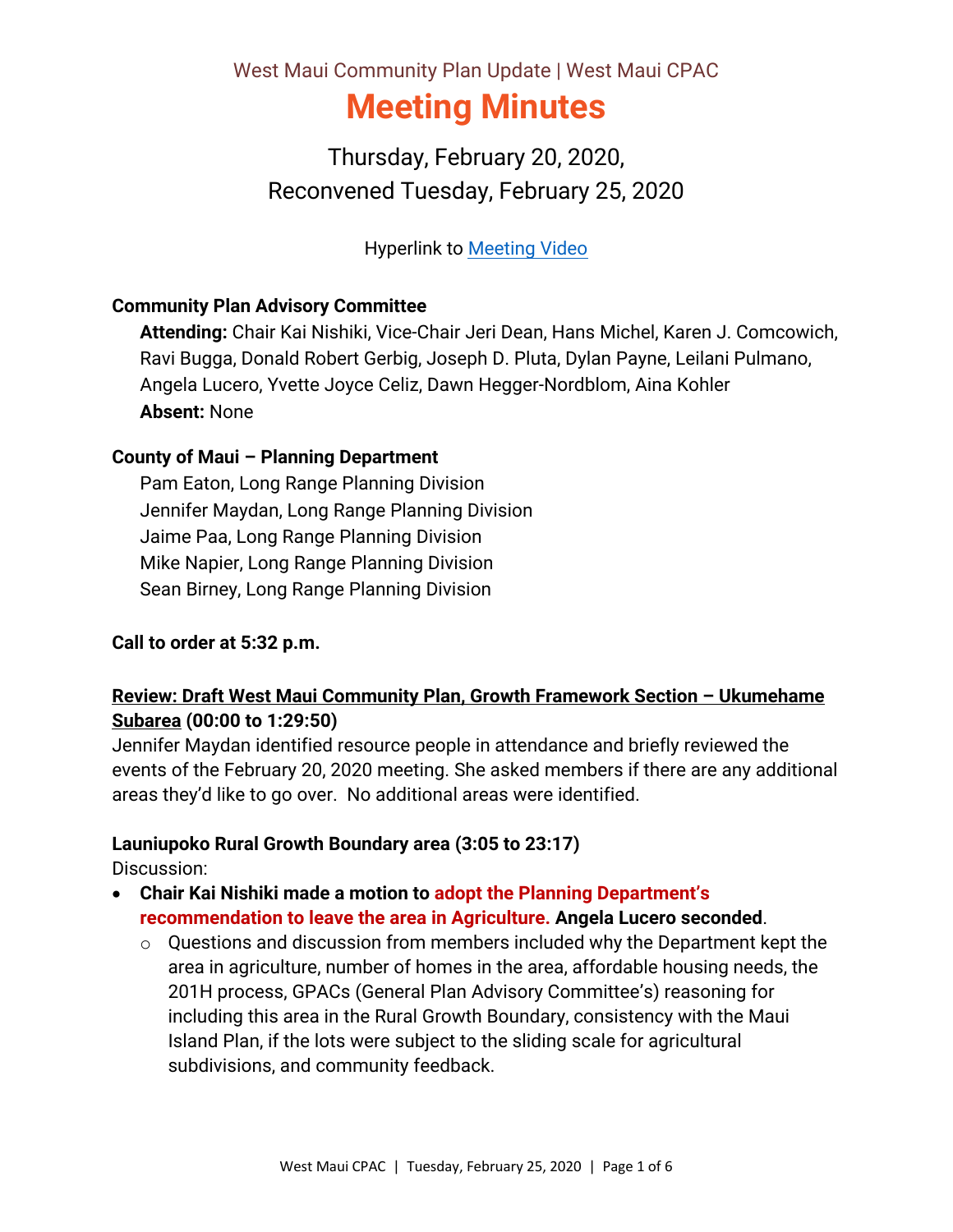o Chair Nishiki and members Dawn Hegger-Nordblom, Yvette Joyce Celiz, Karen Comcowich, Ravi Bugga, Angela Lucero and Donald Gerbig voted in favor of the motion, with Vice-Chair Jeri Dean, Hans Michel, Joseph Pluta, Dylan Payne, Leilani Pulmano and Aina Kohler opposed. **7-6, MOTION PASSED**.

#### **Existing transfer station (23:18 to 33:00)**

Discussion:

- Jennifer Maydan noted that there is an error on the Planning Department's Recommended Alternative Map and this site is supposed to be Public/Quasi Public (PQP).
- Leilani Pulmano asked about property ownership and consideration of changing it to the Industrial designation to accommodate recycling, composting, and material processing. Chair Nishiki noted she is not in favor of industrial type of activities so close to the ocean. Leilani noted she is in agreement and proposed that the group should identify a different site and also include the transfer of white goods.
- **Leilani Pulmano made a motion to change the Agriculture designation of the existing transfer station to PQP. Yvette Celiz seconded. MOTION PASSED UNANIMOUSLY**.

#### **Olowalu Town Planned Growth Area (33:01 to 1:01:36)**

Discussion:

- **Angela Lucero made a motion to adopt Planning Department's recommended Agriculture designation for Olowalu Town. Yvette Celiz seconded the motion.** 
	- o Dylan Payne disclosed that he received an advisory opinion from the Maui County Board of Ethics that advised him to disclose his employment with West Maui Land Company and refrain from voting on any matters that may affect the company or its land holdings.
	- o Dawn Hegger-Nordblom disclosed that she represented a client mauka of the area for a farm plan.
	- o Questions and discussion from members included a desire to promote affordable housing; affordable housing requirements under the 201H process; clarification of the Olowalu Town Planned Growth Area; the inclusion of two urban areas/town centers in the Maui Island Plan; clarification on the motion; community feedback, water availability and other potential issues; availability of additional information; reminding members that CPAC is not a decision-making body, and that a vote in support of the motion does not equate to being antidevelopment, anti-growth, anti-density, or anti-affordable housing, but that it is a vote for smart growth.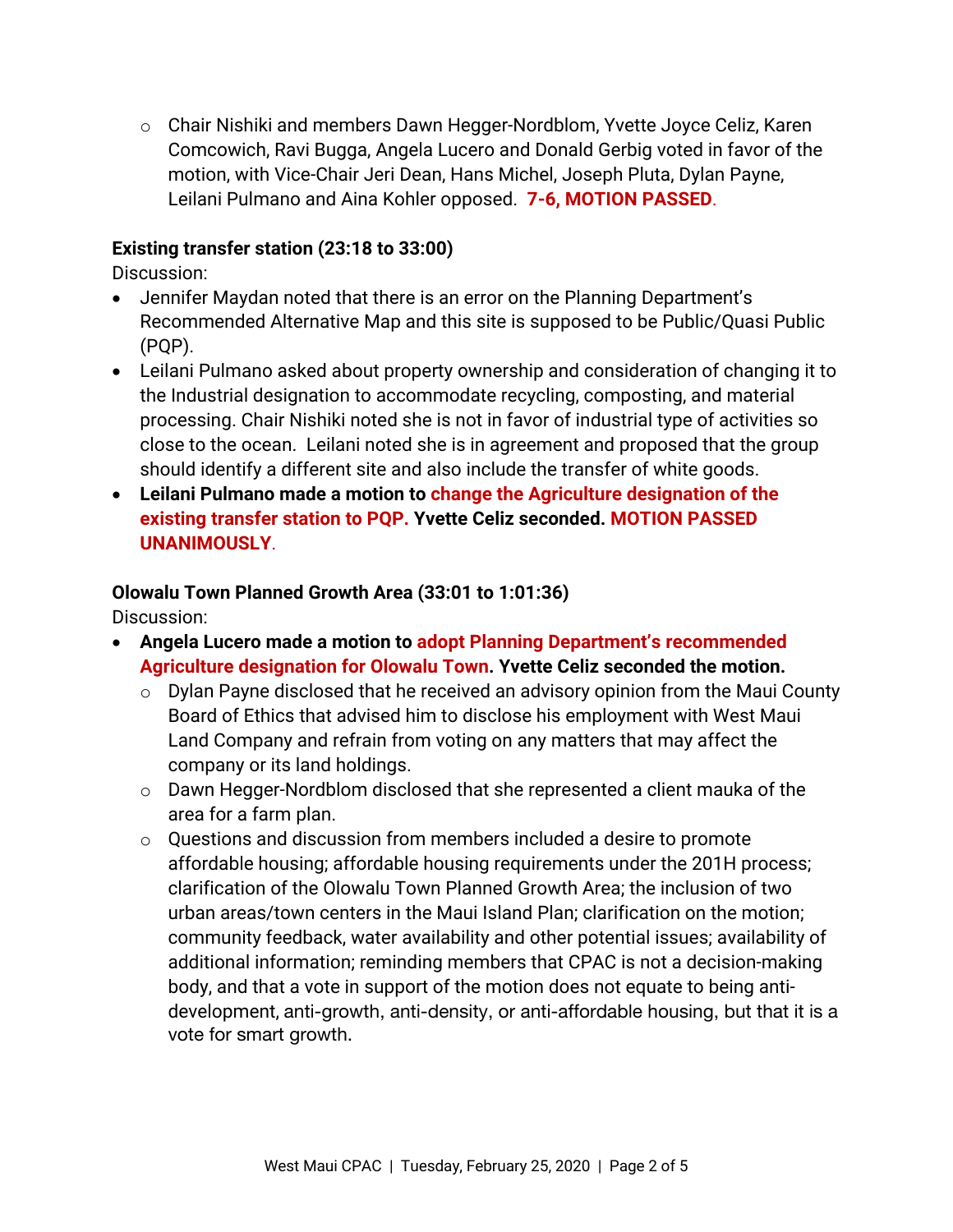- $\circ$  At the request of CPAC, Aha Moku representative for Olowalu Linda (no last name given) provided her perspective. She noted that there are a lot of cemeteries in Olowalu and that the main reason plans for a town was shut down previously was because bones had been found but hadn't been disclosed to the people. She voiced her support for affordable housing, but not in Olowalu, due to its sacredness to local people living there. She recommended leaving the area as Agriculture.
- $\circ$  Final comments from CPAC included how a lot of the evening's testimony focused on issues taken with the developer for Olowalu Mauka, and whether the community can trust this developer to follow through on the promises he makes when there are no legal requirements.
- o Chair Nishiki and members Donald Gerbig, Angela Lucero, Ravi Bugga, Karen Comcowich, Yvette Celiz and Dawn Hegger-Nordblom voted in favor of the motion, with members Hans Michel, Joseph Pluta, Leilani Pulmano and Aina Kohler opposed. Dylan Payne recused from voting. **7-5, MOTION PASSED.**

# **Coastal area from Olowalu Town to PKOS by Ukumehame (1:01:37 to 1:10:10)**

Discussion:

- **Chair Nishiki made a motion to put the area into a PKOS designation. Dawn Hegger-Nordblom seconded the motion.**
	- o Questions and Discussion from CPAC included where roads will be built; clarifying parcels under private ownership; and why this parcel wasn't included with the PKOS designated land located further south.
	- o **MOTION PASSED UNANIMOUSLY**, with Dylan Payne recused from voting.

Before continuing with the final area, Dylan Payne asked if CPAC could discuss the Agriculture area south of the Department-recommended PKOS area, specifically why it was omitted from the Department recommendation. **He made a motion to include the area south of the discussed parcel in PKOS as well. Joseph Pluta seconded the motion. MOTION PASSED UNANIMOUSLY. (1:10:10 to 1:13:49)**

**Chair Nishiki made a motion to adopt the changes CPAC made as well as the Planning Department recommendations for the Ukumehame subarea. Angela Lucero seconded the motion.** However, Leilani Pulmano asked to first discuss the Ukumehame Planned Growth Area; **Chair Nishiki subsequently retracted her motion.**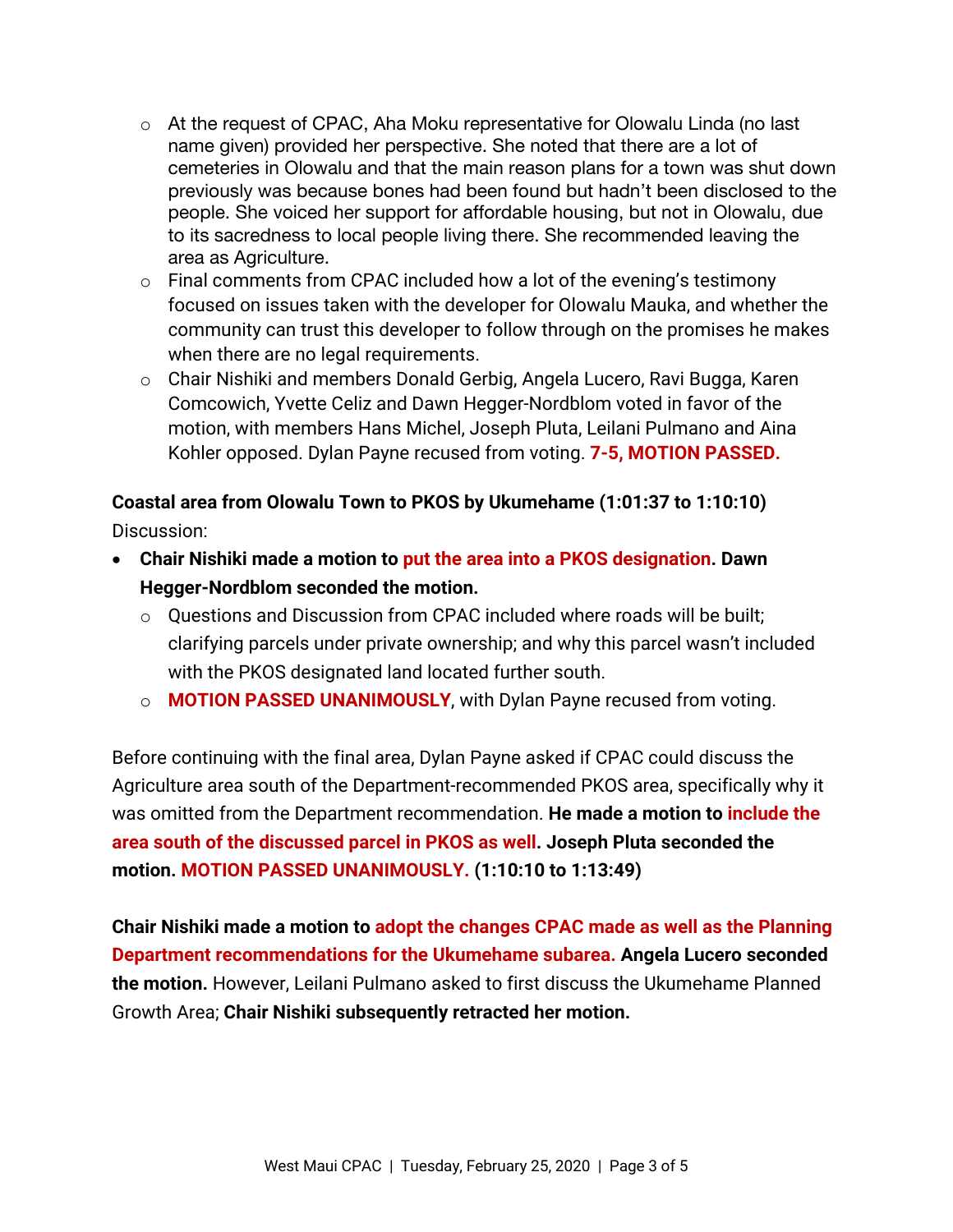#### **Ukumehame Planned Growth Area (1:15:46 to 1:24:56)**

Discussion:

- **Leilani Pulmano made a motion to change the Ukumehame Planned Growth Area from Agriculture to Rural Residential; Aina Kohler seconded the motion.**
	- o At the request of CPAC, resource person George Fujita provided his perspective on the motion. He noted that there are a lot of significant structures in the area, and that we need to give the island and ocean a break from development and focus on bringing the beauty and life back to the land. Also providing input was Vicky Palafox, who stated that she supported less development and would rather see conservation, no residential.
	- o Members Donald Gerbig, Joseph Pluta, Dylan Payne and Leilani Pulmano voted in favor of the motion, with Chair Nishiki and members Angela Lucero, Hans Michel, Jeri Dean, Ravi Bugga, Karen Comcowich, Yvette Celiz, Aina Kohler and Dawn Hegger-Nordblom opposed. **4-9, MOTION FAILED.**

**Chair Nishiki again made a motion to adopt the changes CPAC made as well as the Planning Department recommendations for the Ukumehame subarea,** but Aina Kohler expressed her desire to reopen discussion regarding the Makila area, which had been discussed and voted on the previous week during a meeting she had been absent from. **She made a motion to change Makila to Rural Residential**; Chair Nishiki noted that the motion had already been made and voted on the previous week. Dylan Payne asked for clarification on how to proceed with failed motions that members want to revisit, specifically whether members are allowed to revisit failed motions, and if the same motion can be made twice or must be changed in some way. Jennifer Maydan clarified that there is nothing in the CPAC's Rules that preclude a member from making motions that have already been made. Chair Nishiki then suggested having a dinner break before jumping into any deeper discussions. **(1:24:57 to 1:29:50)**

#### **RECESS/DINNER BREAK**

**Review: Draft West Maui Community Plan, Growth Framework Section – Ukumehame Subarea (Cont.) (1:29:50 to END)**